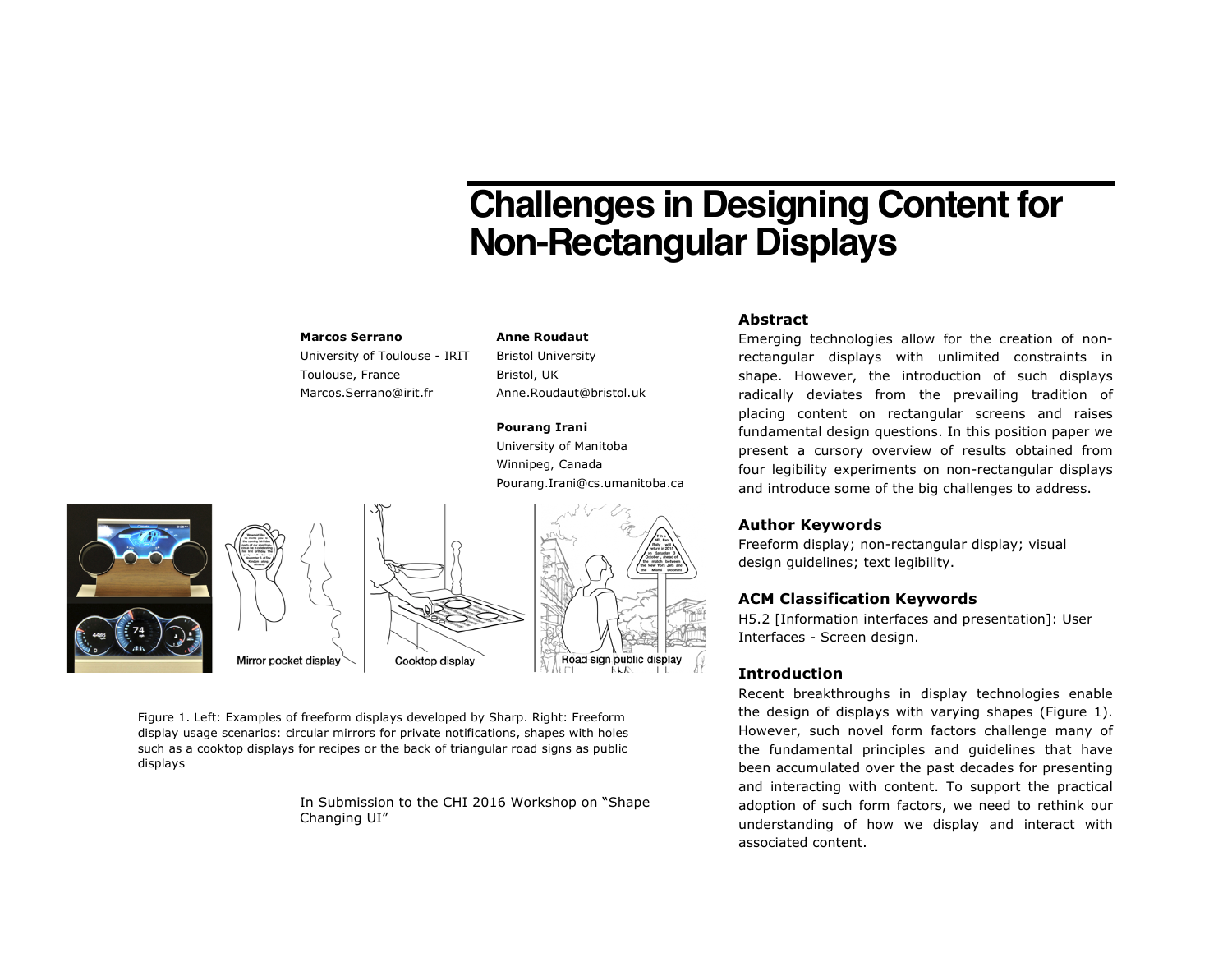

display shapes favor text legibility.



Figure 3. If the shape contains a hole, text should be displayed using a broken layout.



Figure 4. Tangential text on sharp displays is perceived as harder to read than continuous text.

In this position paper we report on first results in our exploration of text legibility on freeform displays [2]. Our work is built on information obtained from participants in focus groups to collect usage scenarios of free-form displays (Figure 1). From these, we computed several *display shape properties* using an algorithm inspired from [1] and used them to build a framework that identifies different *mappings* of text Figure 2. Symmetric onto a non-rectangular shape. We finally conducted a state of the Alignement Linear and Linear and Linear and Linear and Linear and Linear and Tangential series of quantitative text legibility studies to investigate hypotheses concerning legibility for different *display shape properties.*

> In this position paper we extend this previous work by proposing challenges that need to be addressed to usher the adoption of such technologies

### **Text legibility on freeform displays**

We investigated different mappings of text content onto free-form shapes [2] based on a new framework. Our framework describes three axes with increasing levels of abstraction (examples in Figure 5):

- Layout: this axis describes the general text layout, which can be continuous or by block. For example, the CHI Proceedings layout is in blocks (formatted on two columns). We could have also considered the case where the layout is not continuous (e.g. random), but this would clearly disturb text readability.
- Token size: this axis describes the size of the tokens, which can be constant or variable. E.g. the fisheye menu illustrates the case variable. It is important to note that many deformations are possible.
- Line alignment: this axis describes the line alignments in which the text fits. It could be linear, i.e. horizontal, or oriented parallel lines, or what we call tangential, i.e. following the shape. More precisely, text could follow a

vector field around the shape boundary. This is typically the case in calligrams.



Figure 5. Example of text *mappings*.

From our studies we provide a set of design guidelines for optimizing text legibility on non-rectangular displays:

- Both left and right irregular alignments should be avoided, as text in these are perceived to be difficult to read. Instead, symmetric shapes are preferred (Figure 2).
- Shapes with circular or sharp alignments are acceptable for presenting text: they are perceived to be easy to read (Figure 2).
- If the shape contains a hole, text should be displayed using a broken layout with two columns around the hole to prevent any impact on reading performance (Figure 3).
- Text on very sharp shapes should be avoided, as text on these is harder to read than on linear shapes. If used, such shapes should be filled with continuous text rather than tangential that impacts reading performance (Figure 4).

## **Scrolling text on freeform displays**

We also investigated two different techniques for scrolling text on freeform displays: dynamic scrolling or page scrolling (Figure 6).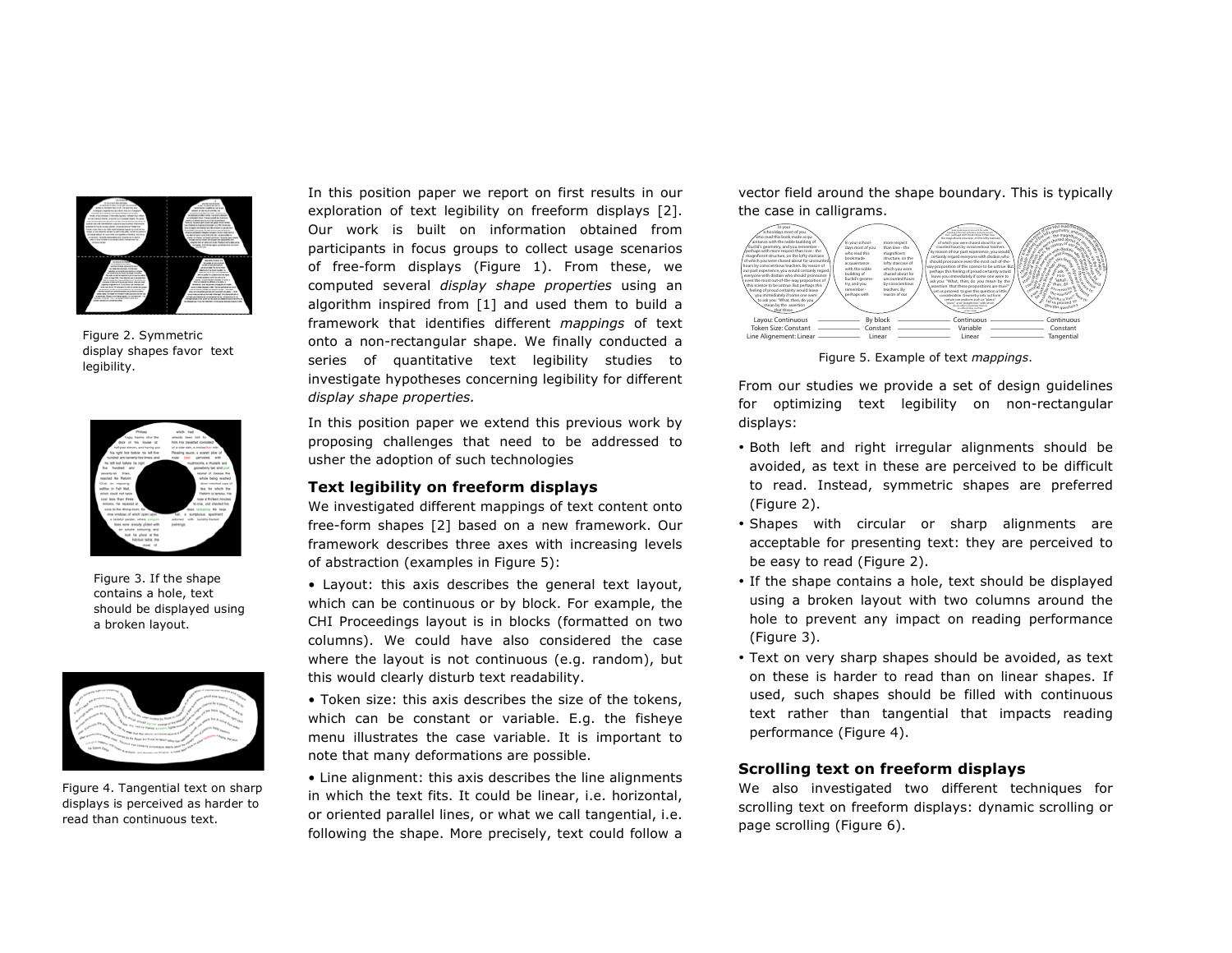

Figure 6. Dynamic scrolling with text of constant size (left) or variable size (right).

Our main finding is that to use dynamic scrolling on non-rectangular shapes, text should be resized so that each line contains the same amount of text. Otherwise, we should use page scroll with constant text size. Resizing text for dynamically scrolling is perceived as beautiful and clean, but resizing text with page scrolling raises mixed results. Some users disliked it because of display space loss and of varying interline spacing. Resizing text should thus be limited to dynamic scrolling.

# **Challenges in designing content for nonrectangular displays**

Our work represents a first step in identifying text legibility concerns on non-rectangular displays. However there are many challenges yet to explore to help the design of content on non-rectangular displays. We discuss briefly these here.

#### *Content type*

A general challenge is to explore the possible mapping of UI content into a shape. We can reduce this problem into a simple question: *what are the possible dispositions of a set of n tokens {t0,…tn} into a shape S?* To answer this question we need two types of information: the *token semantic*, i.e. the relationship between tokens and *the mapping of tokens* onto shape.

We started identifying preliminary token *semantic* as:

• Free: there is no intrinsic relation between the tokens and they can be placed randomly. E.g. tokens  $=$  icons of apps to place on a screen, their position does not matter.

• Sequential: the tokens have a sequential order but they can be broken into lines and columns. E.g. tokens = characters.

• Fixed in one dimension: the tokens have a sequential order but they cannot be broken into lines and columns, they are constrained to 1 dimension. E.g. a color strip in which it is important that each token is located next to its two neighbours.

• Fixed in several dimensions (2D or 3D): the tokens have a logical order in a 2D or 3D reference system. This is the typical case where tokens are pixels in an image. This could also correspond to tokens being graphical elements in a UI such as a map or a tree. Another typical case is a keyboard (tokens  $=$  keys).

As for the *mapping of tokens*, we already explored some mappings in our framework [2] for the case of text content but other mappings can be considered when sequentiality of tokens, and orientation (reading an upside down text is difficult) are not a requirement anymore. For example it would be possible to consider a radial mapping when the token are icons.

Aside from tokens another more complex form of content are images. These raise numerous questions. For example, should images be cropped based on the underlying display shape or should images use variable shapes to fit the contained display? Furthermore, aside from the shape of images, should their position vary based on the display shape, so that they always appear as taking the most available space for any given image.